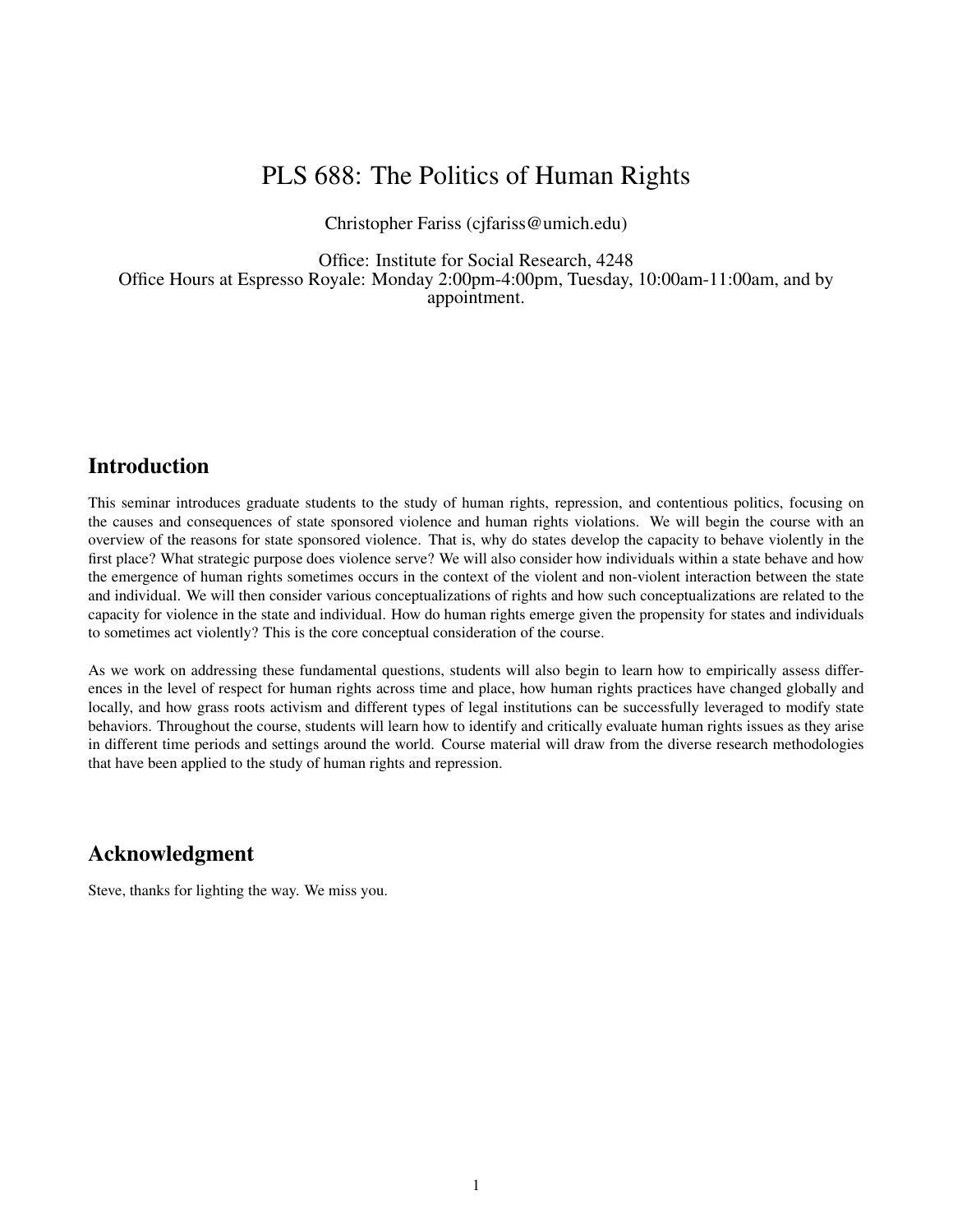# Schedule of Readings

# Week 1: Background

## *Required:*

1. Beitz, Charles R. 2001. "Human Rights as a Common Concern" *American Political Science Review* 95(2):269-282.

## *Suggested:*

- 2. Lake, David A. 2013. "Theory is Dead, Long Live Theory: The End of the Great Debates and the Rise of Eclecticism in International Relations" *European Journal of International Relations* 19(3):567-587.
- 3. Poe, Steven C. 1990. "Human Rights and US Foreign Aid: A Review of Quantitative Studies and Suggestions for Future Research" *Human Rights Quarterly* 12(4):499-512.
- 4. Poe, Steven C. 1991. "U.S. Economic Aid Allocation: The Quest for Cumulation" *International Interactions* 16(4):295- 316.
- 5. Poe, Steven C. and C. Neal Tate. 1994. "Repression of Human Rights to Personal Integrity in the 1980s: A Global Analysis" *American Political Science Review* 88(4):853-872.
- 6. Poe, Steven C., C. Neal Tate and Linda Camp Keith. 1999. "Repression of the Human Right to Personal Integrity Revisited: A Global Cross-National Study Covering the Years 1976-1993" *International Studies Quarterly* 43(2):291- 313.
- 7. Slaughter, Anne-Marie. 2005. "A Brave New Judicial World", In *American Exceptionalism and Human Rights*. edited by Michael Ignatieff. Princeton: Princeton University Press
- 8. Zinnes, Dina A. 1976. "The Problem of Cumulation" *In Search of Global Patterns*, edited by J. M. Rosenau. New York: Free Press.
- 9. Zinnes, Dina A. 1980. "Three Puzzles in Search of a Researcher: Presidential Address." *International Studies Quarterly* 24(3):315-342.

## Week 2: Human Rights Concepts and Conceptual Debates

## *Required:*

- 1. Dancy, Geoff and Christopher J. Fariss. 2018. "From Hollow Hopes to Human Rights at Work: A Constitutive Approach to Human Rights in Global Society" *Law & Contemporary Problems* 81(4):773-100.
- 2. Fariss, Christopher J. and Geoff Dancy. 2017. "Measuring the Impact of Human Rights: Conceptual and Methodological Debates" *Annual Review of Law and Social Science* 13:273-294.
- 3. Moore, Will H. 2015. "Tilting at windmill? The conceptual program in contemporary peace science" *Conflict Management and Peace Sciences* 32(4): 356-369.

- 4. Davenport, Christian. "Repression with Synonyms: A Call to Unify the Study of Domestic Spying, Bans, Protest Policing, Torture, Leadership Decapitation, Exclusions and Genocide" *Working Paper*.
- 5. Dancy, Geoff and Christopher J. Fariss. 2017. "Rescuing a Constitutive Model of Human Rights Law from New Criticism of International Legalism" *Human Rights Quarterly* 39(1):1-36.
- 6. Landman, Todd. 2005. "The Political Science of Human Rights" *British Journal of Political Science* 35 (3):549-572.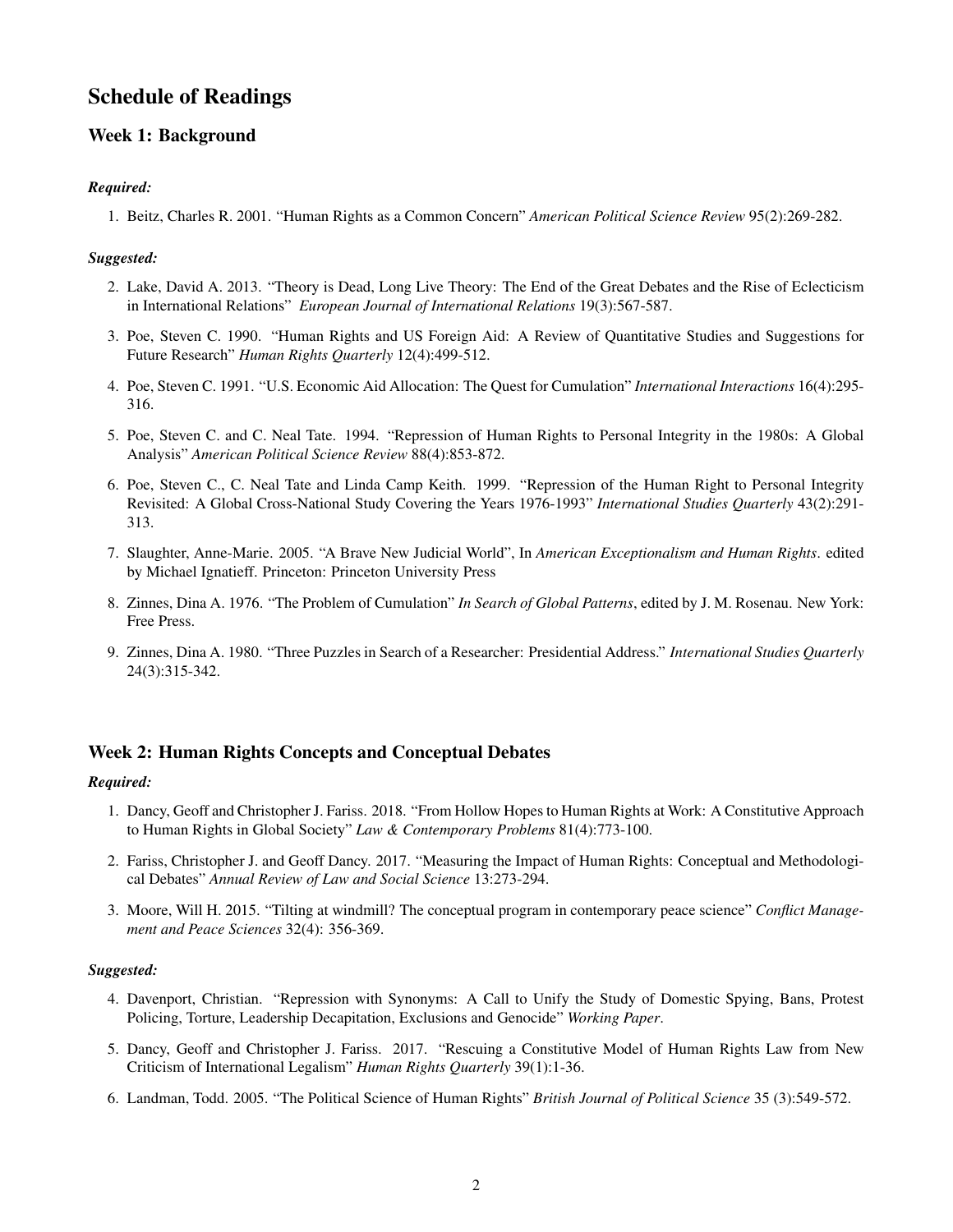7. Poe, Steven C. 2004. "The Decision to Repress: An Integrative Theoretical Approach to the Research on Human Rights and Repression." In *Understanding Human Rights Violations: New Systematic Studies*, eds. S. Carey and S. Poe. Aldershott: Ashgate, 16-42.

## Week 3: Linking Concepts to Measurements (part 1)

## *Required:*

- 1. Clark, Ann Marie and Kathryn Sikkink. 2013. "Information Effects and Human Rights Data: Is the Good News about Increased Human Rights Information Bad News for Human Rights Measures?" *Human Rights Quarterly* 35(3):539- 568.
- 2. Fariss, Christopher J. 2014. "Respect for Human Rights has Improved Over Time: Modeling the Changing Standard of Accountability" *American Political Science Review* 108(2):297-318.
- 3. Cingranelli, David, and Mikhail Filippov. 2018. "Are Human Rights Practices Improving?" *American Political Science Review* 112(4):1083-1089.
- 4. Fariss, Christopher J. 2019. "Yes, Human Rights Practices Are Improving Over Time" *American Political Science Review* (in press).

- 5. Armstrong, David A. 2011. "Stability and Change in the Freedom House Political Rights and Civil Liberties" *Journal of Peace Research* 48(5):653-662.
- 6. Cingranelli, David L., and David L. Richards. 1999. "Measuring the Level, Pattern, and Sequence of Government Respect for Physical Integrity Rights" *International Studies Quarterly* 43(2):407-417.
- 7. Cingranelli, David L. and David L. Richards. 2010. "The Cingranelli and Richards (CIRI) Human Rights Data Project" *Human Rights Quarterly* 32(2):401-424.
- 8. Conrad, Courtenay R., Jillienne Haglund and Will H. Moore. 2013. "Disaggregating Torture Allegations: Introducing the Ill-Treatment and Torture (ITT) Country-Year Data" *International Studies Perspectives* 14(2):199-220.
- 9. Eck, Kristine. 2012. "In Data We Trust? A Comparison of UCDP GED and ACLED Conflict Events Datasets" *Cooperation and Conflict* 47(1):124-141.
- 10. Eck, Kristine and Lisa Hultman. 2007. "Violence Against Civilians in War" *Journal of Peace Research* 44(2):233-246.
- 11. Fariss, Christopher J., Kevin Reuning, and Michael R. Kenwick. 2019. "Measurement Models", in *SAGE Handbook of Research Methods is Political Science & International Relations*, edited by Luigi Curini and Robert J. Franzese, Jr., SAGE Press (*in press*).
- 12. Harff, Barbara. 2003. "No Lessons Learned from the Holocaust? Assessing Risks of Genocide and Political Mass Murder since 1955" *American Political Science Review* 97(1):57-73.
- 13. Harff, Barbara, and Ted Robert Gurr. 1988. "Toward Empirical Theory of Genocides and Politicides: Identification and Measurement of Cases since 1945" *International Studies Quarterly* 32(3):359-371.
- 14. Jabine, Thomas B., and Richard P. Claude, editors. 1992. *Human Rights and Statistics: Getting the Record Straight*. Philadelphia, PA: University of Pennsylvania Press.
- 15. Landman, Todd. 2004. "Measuring Human Rights: Principle, Practice, and Policy" *Human Rights Quarterly* 26(4):906- 931.
- 16. Landman, Todd and Marco Larizza. 2009. "Inequality and Human Rights: Who Controls What, When, and How" *International Studies Quarterly* 53(3):715-736.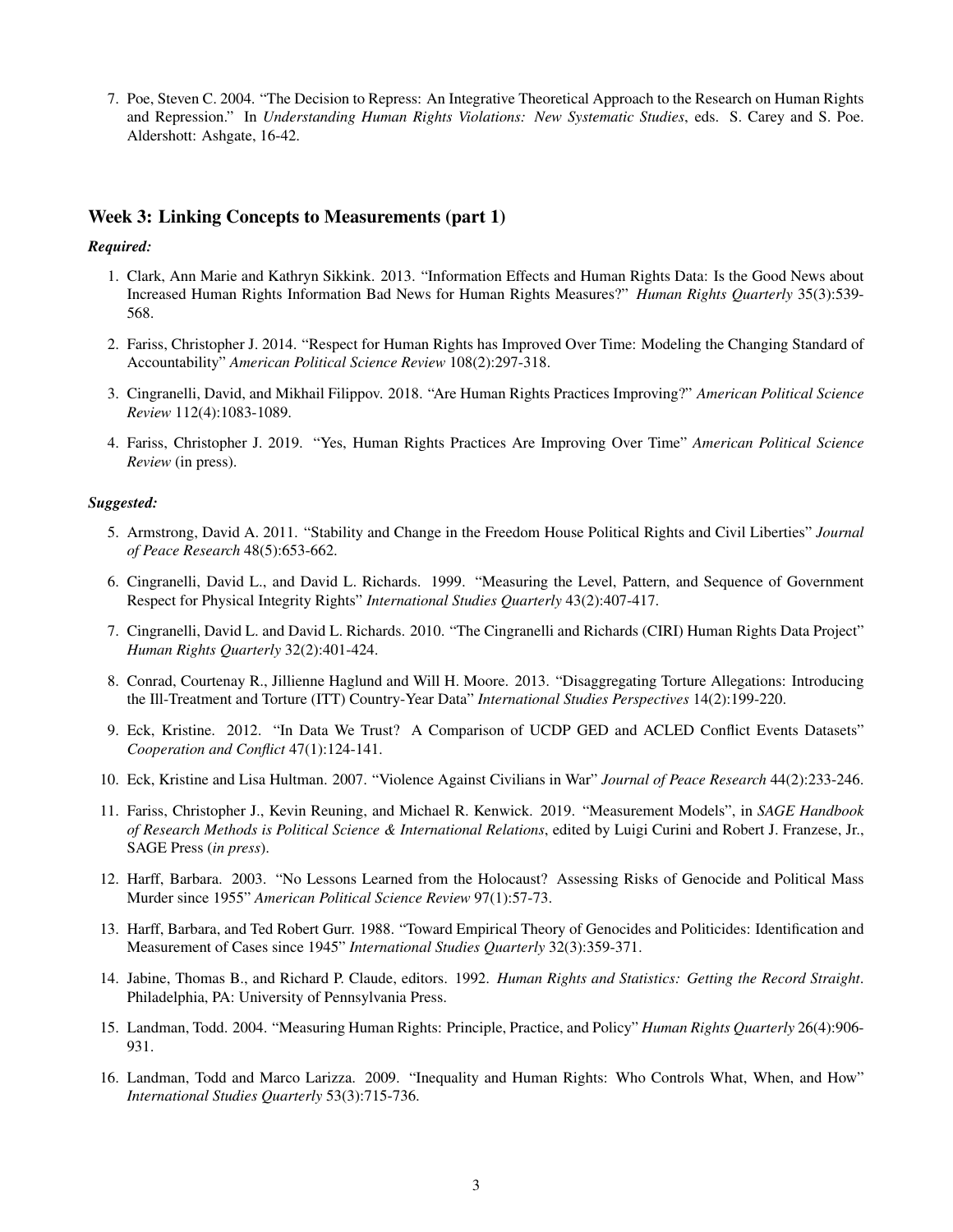- 17. Poe, Steven C., Sabine C. Carey, and Tanya C. Vazquez. 2001. "How are These Pictures Different? A Quantitative Comparison of the US State Department and Amnesty International Human Rights Reports, 19761995." *Human Rights Quarterly* 23(3):650-677.
- 18. Reuning, Kevin, Michael R. Kenwick, and Christopher J. Fariss. Forthcoming. "Exploring the Dynamics of Latent Variable Models" *Political Analysis*.
- 19. Schnakenberg, Keith E. and Christopher J. Fariss "Dynamic Patterns of Human Rights Practices." *Political Science Research and Methods* 2(1):1-31.
- 20. Wood, Reed M., and Mark Gibney. 2010. "The Political Terror Scale (PTS): A Re-introduction and Comparison" *Human Rights Quarterly* 32(2):367-400.

## Week 5a: Linking Concepts to Measurements (part 2)

#### *Required:*

- 1. Brysk, Allison. 1994. "The Politics of Measurement: The Contested Count of the Disappearance in Argentina" *Human Rights Quarterly*, 16(4):676-692.
- 2. Creamer, Cosette D. and Beth A. Simmons. 2015. "Ratification, Reporting, and Rights: Quality of Participation in the Convention against Torture" *Human Rights Quarterly* 37(3):579-608.
- 3. Hill, Daniel W. 2016. "Democracy and the Concept of Personal Integrity Rights" *Journal of Politics* 78(3):822-835.
- 4. Kelley, Judith G. and Beth A. Simmons. 2014. "Politics by Number: Indicators as Social Pressure in International Relations" *American Journal of Political Science* 59(1):55-70.

- 5. Earl, Jennifer, Andrew Martin, John D. McCarthy and Sarah A. Soule. 2004. "The Use of Newspaper Data in the Study of Collective Action" *Annual Review of Sociology* 30:65-80.
- 6. Fariss, Christopher J. 2018. "The Changing Standard of Accountability and the Positive Relationship between Human Rights Treaty Ratification and Compliance" 48(1):239-272.
- 7. Fariss, Christopher J. 2018. "Are Things Really Getting Better?: How To Validate Latent Variable Models of Human Rights" *British Journal of Political Science* 48(1):275-282.
- 8. Goodman, Ryan, and Derek Jinks. 2003. "Measuring the Effects of Human Rights Treaties" *European Journal of International Law* 14(1):171-183.
- 9. Hafner-Burton, Emilie M., and Kiyoteru Tsutsui. 2005. "Human Rights in a Globalizing World: The Paradox of Empty Promises" *American Journal of Sociology* 110(5):1373-1411.
- 10. Hathaway, Oona A. 2002. "Do human rights treaties make a difference?" *Yale Law Journal* 111(8):1935-2042.
- 11. Hill Jr., Daniel W., Will H. Moore and Bumba Mukherjee. 2013. "Information Politics v Organizational Incentives: When are Amnesty International's "Naming and Shaming" Reports Biased?" *International Studies Quarterly* 57(2):219-232.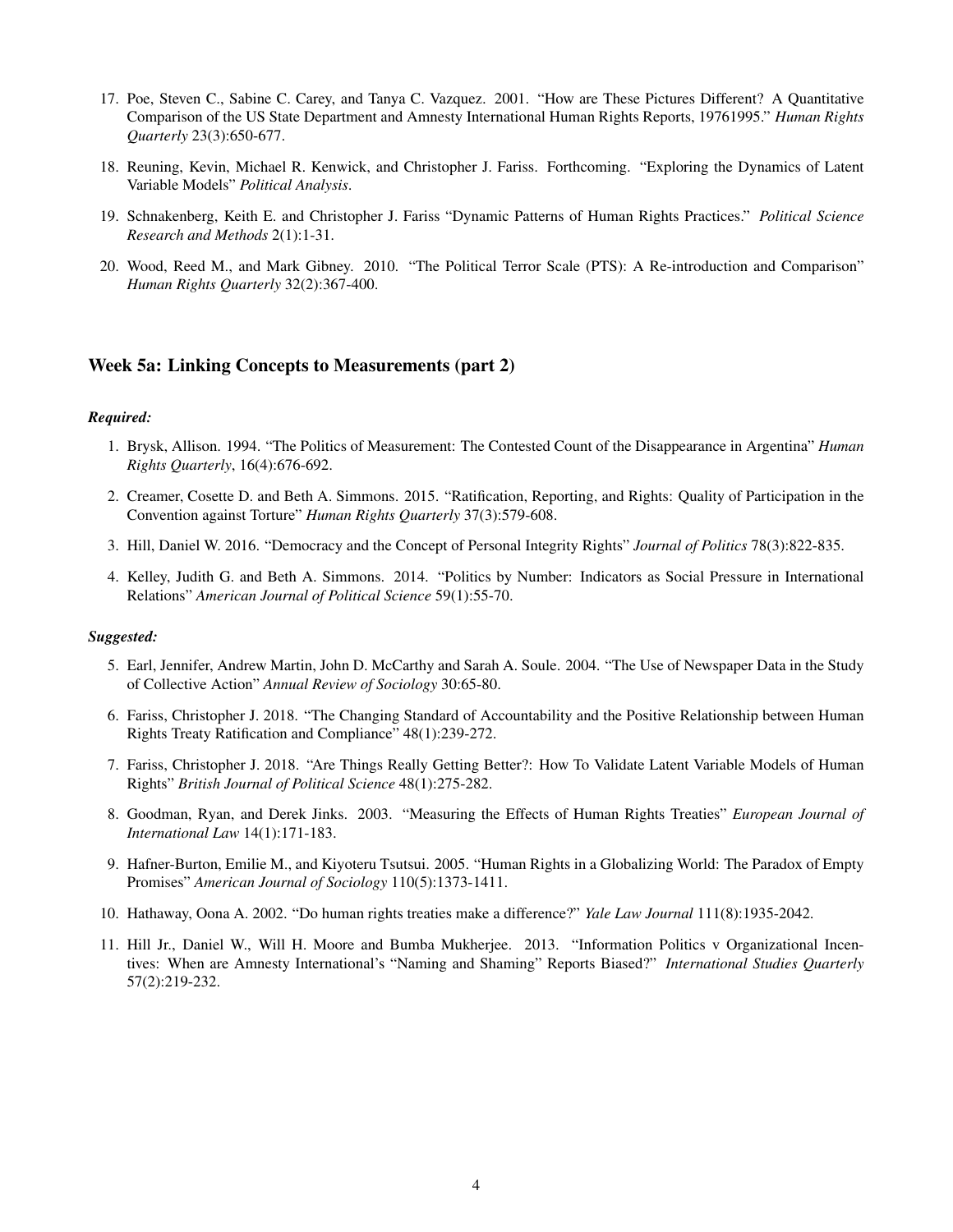## Week 5b: Repression and Dissent

#### *Required:*

- 1. Conrad, Courtenay R., and Emily Hencken Ritter. 2016. "Preventing and Responding to Dissent: The Observational Challenges of Explaining Strategic Repression" *American Political Science Review* 110(1):85-99.
- 2. Moore, Will H. 1998. "Repression and Dissent: Substitution, Context, and Timing" *American Journal of Political Science* 42(3):851-873.
- 3. Ritter, Emily Hencken. 2014. "Policy Disputes, Political Survival, and the Onset and Severity of State Repression" *Journal of Conflict Resolution* 58(1):143-168
- 4. Tyson, Scott. 2016. "The Agency Problem Underlying Repression" *Journal of Politics* 80(4):1297-1310.

- 5. Carey, Sabine. 2006. "The Dynamic Relationship between Protest and Repression" *Political Research Quarterly* 59(1):1-11.
- 6. Davenport, Christian. 1995. "Multidimensional Threat Perception and State Repression" *American Journal of Political Science* 39(3):683-713.
- 7. Davenport, Christian. 2007. "State repression and political order" *Annual Review of Political Science* 10:1-23.
- 8. Francisco, Ronald. 1995. "The Relationship Between Coercion and Protest: An Empirical Evaluation of Three Coercive States" *Journal of Conflict Resolution* 39(2):263-282.
- 9. Kuran, Timur. 1989. "Sparks and Prairie Fires: A Theory of Unanticipated Political Revolution" *Public Choice* 61(1):41-74.
- 10. Lichbach, Mark. 1987. "Deterrence or Escalation? The Puzzle of Aggregate Studies of Repression and Dissent" *Journal of Conflict Resolution* 31(2).
- 11. Lichbach, Mark. 1994. "What Makes Rational Peasants Revolutionary? Dilemma, Paradox, and Irony in Peasant Collective Action" *World Politics* 46(3).
- 12. Mason, T. David and Krane. 1989. "The Political Economy of Death Squads: Toward a Theory of the Impact of State-Sanctioned Terror." *International Studies Quarterly* 33(2):175-198.
- 13. Moore, Will H. 1995. "Rational Rebels: Overcoming the Free-Rider Problem" *Political Research Quarterly* 48(2):417- 454.
- 14. Moore, Will H. 1995. "Action-Reaction or Rational Expectations? Reciprocity and the Domestic-International Conflict Nexus During the Rhodesia Problem" *Journal of Conflict Resolution* 39(1):129-167.
- 15. Moore, Will H. 2000. "The Repression of Dissent: A Substitution Model of Government Coercion" *Journal of Conflict Resolution* 44(1):107-127.
- 16. Nordås, Ragnhild and Christian Davenport. 2013. "Fight the Youth: Youth Bulges and State Repression" *American Journal of Political Science* 57(4):926-940.
- 17. Pierskalla, Jan Henryk. 2010. "Protest, deterrence, and escalation: The strategic calculus of government repression" *Journal of Conflict Resolution* 54(1):117-145.
- 18. Rasler, Karen. 1996. "Concessions, Repression and Political Protest in the Iranian Revolution" *American Sociological Review* 61(1):132-152.
- 19. Staniland, Paul. 2010. "Cities on Fire: Social Mobilization, State Policy, and Urban Insurgency" *Comparative Political Studies* 43(12):1623-1649.
- 20. Tyson, Scott, and Alastair Smith 2018. "Dual-Layered Coordination and Political Instability: Repression, Cooptation, and the Role of Information" *The Journal of Politics* 80(1):44-58.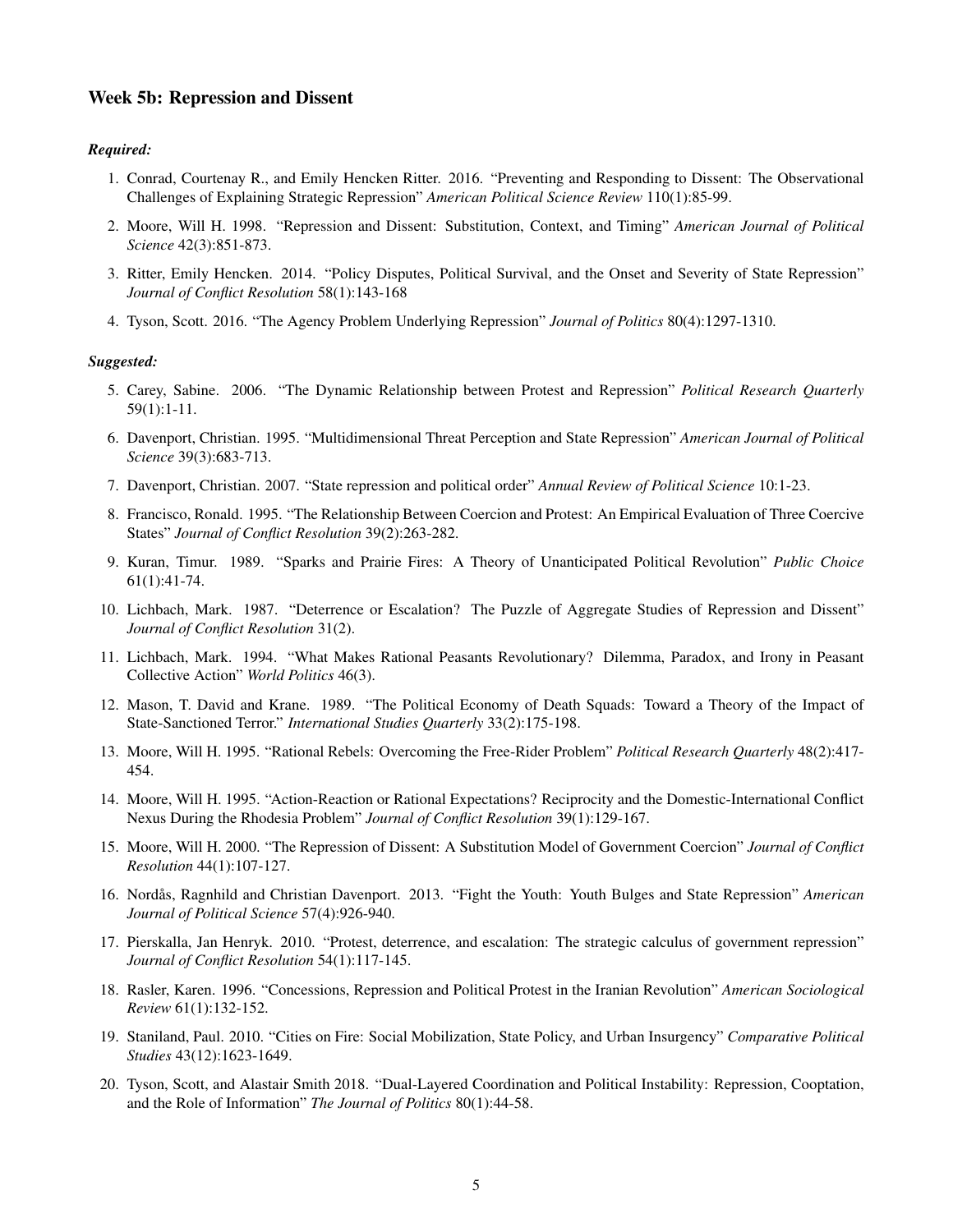## Week 6a: Varieties and Origins of Rights part 1

## *Required:*

- 1. Cmiel, Kenneth. 2004. "The Recent History of Human Rights" *The American Historical Review* 109(1):117-135.
- 2. Donnelly, Jack, and Rhoda E. Howard. 1988. "Assessing National Human Rights Performance: A Theoretical Framework" *Human Rights Quarterly* 10(2):214-248.
- 3. Fariss, Christopher J. and Keith E. Schnakenberg. 2014. "Measuring Mutual Dependence Between State Repressive Actions." *Journal of Conflict Resolution* 58(6):1003-1032.
- 4. Waltz, Susan Eileen. 2001. "Universalizing Human Rights: The Role of Small States in the Construction of the Universal Declaration of Human Rights" *Human Rights Quarterly* 23(1):44-72.

#### *Suggested:*

- 5. Forsythe, David P. 2016. "International Human Rights at 70: Has the Enlightenment Project run Aground?" In Anthony Chase, ed., *Routledge Handbook on Human Rights in the Middle East and North Africa* (Forthcoming).
- 6. Reus-Smit, Christian. 2011. "Struggles for Individual Rights and the Expansion of the International System" *International Organization* 65(2):207-242.
- 7. Shestack, Jerome J. 1998. "The Philosophic Foundations of Human Rights" *Human Rights Quarterly* 20:201-234.
- 8. Waltz, Susan Eileen. 2002. "Reclaiming and rebuilding the history of the Universal Declaration of Human Rights" *Third World Quarterly* 23(3):437-448.
- 9. Wright-Carozza, Paolo. 2003. "From Conquest to Constitutions: Retrieving a Latin American Tradition of the Idea of Human Rights" *Human Rights Quarterly* 25(2):281-313.

## Week 6b: Varieties and Origins of Rights part 2

#### *Required:*

- 1. Barry, Colin M., K. Chad Clay, Michael E. Flynn, and Gregory Robinson. 2014. "Freedom of Foreign Movement, Economic Opportunities Abroad, and Protest in Non-Democratic Regimes." *Journal of Peace Research* 51(5):574-588.
- 2. Greenhill, Brian, Layna Mosley and Aseem Prakash. 2009. "Trade-based Diffusion of Labor Rights: A Panel Study, 1986-2002." *American Political Science Review* 103(4):169-190.
- 3. Robertson, Graeme B. and Emmanuel Teitelbaum. 2011. "Foreign Direct Investment, Regime Type, and Labor Protest in Developing Countries" *American Journal of Political Science* 55(3):665-677.
- 4. Spilker, Gabriele and Tobias Böhmelt. 2013. "The impact of preferential trade agreements on governmental repression revisited" *Review of International Organizations* 8(3):343-361.

- 5. Abouharb, M. Rodwan and David L. Cingranelli. 2006. "The human rights effects of world bank structural adjustment, 1981-2000" *International Studies Quarterly* 50(2):233-262.
- 6. Berliner, Daniel and Aseem Prakash. 2012. "From norms to programs: The United Nations Global Compact and global governance" *Regulation and Governance* 6(2):149-166.
- 7. Cao, Xun, Brian Greenhill and Aseem Prakash. 2013. "Where is the Tipping Point? Bilateral Trade and the Diffusion of Human Rights, 1982-2004" *British Journal of Political Science* 43(1):133-156.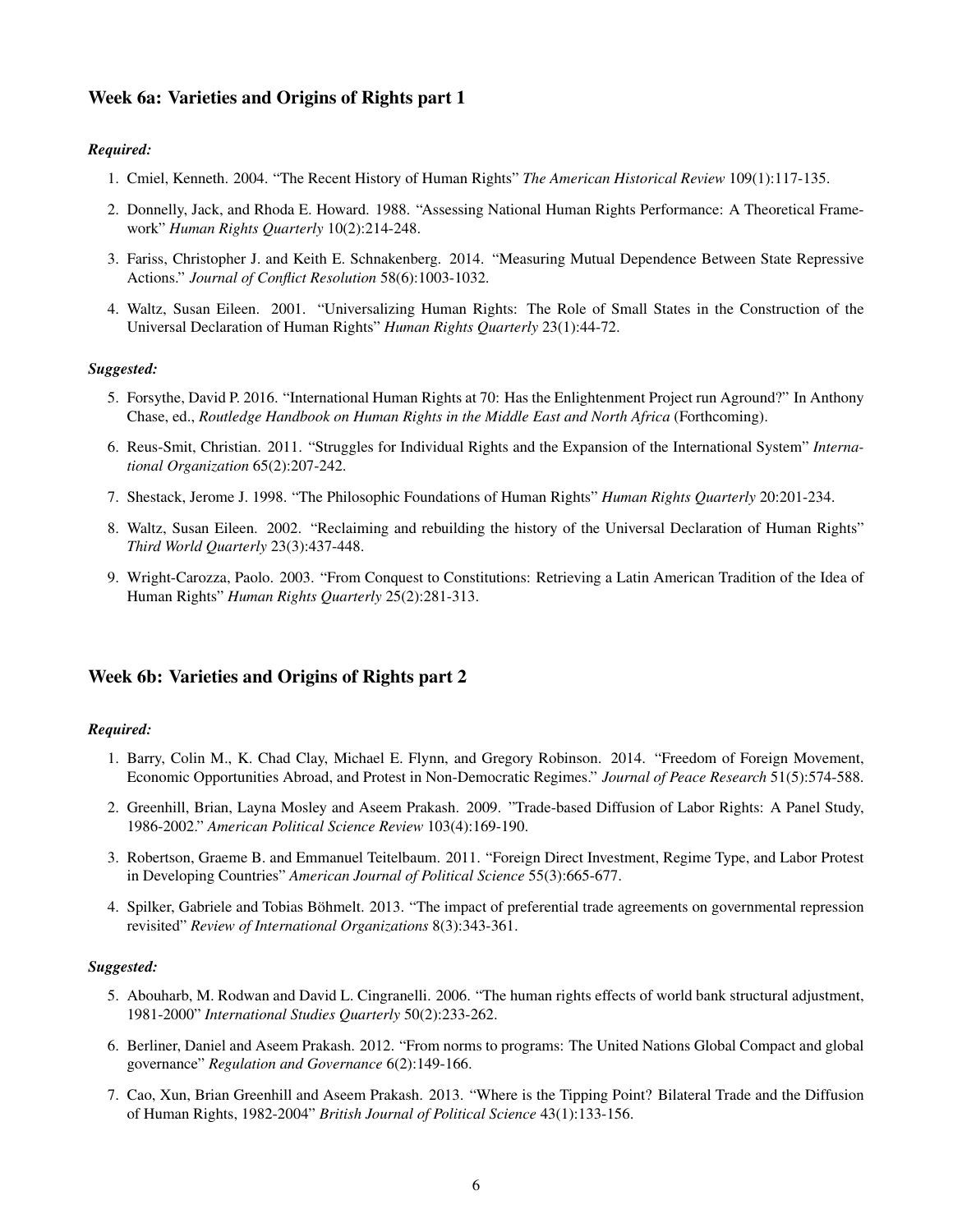- 8. Clay, K. Chad, and Matthew DiGiuseppe. Forthcoming. "The Physical Consequences of Fiscal Flexibility: Sovereign Credit & Physical Integrity Rights" *British Journal of Political Science*.
- 9. Demeritt, Jacqueline H.R. and Joseph K. Young. 2013. "A Political Economy of Human Rights: Oil, Natural Gas, and State Incentives to Repress" *Conflict Management and Peace Science* 30(2):99-120.
- 10. Hafner-Burton, Emilie M. 2005. "Trading Human Rights: How Preferential Trade Agreements Influence Government Repression" *International Organization* 59(3): 593-629.
- 11. Richards, David L., Ronald D. Gelleny, and David H. Sacko. 2001. "Money with a Mean Streak? Foreign Economic Penetration and Government Respect for Human Rights in Developing Countries." *International Studies Quarterly* 45(2):219-239.
- 12. Wood, Reed M. 2008. "'A Hand Upon the Throat of the Nation': Economic Sanctions and State Repression, 1976-2001" *International Studies Quarterly* 52 (3): 489513.

## Week 7: Norms and Socialization

#### *Required:*

- 1. Finnemore, Martha and Kathryn Sikkink. 1998. "International norm dynamics and political change" *International Organization* 52(4):887-917.
- 2. Greenhill, Brian. 2010. "The Company You Keep: International Socialization and the Diffusion of Human Rights Norms" *International Studies Quarterly* 54:127-145.
- 3. Smeulers, Alette. 2004. "What Transforms Ordinary People into Gross Human Rights Violators." In Sabine C. Carey and Steven C. Poe. *Understanding Human Rights Violations*. London: Ashgate.
- 4. Mackie, Gerry 1996. "Ending Footbinding and Infibulation: A Convention Account." *American Sociological Review* 61(6):999-1017.

- 5. Goodliffe, Jay and Darren G. Hawkins. 2006. "Explaining Commitment: States and the Convention against Torture" *Journal of Politics* 68(2):358-371.
- 6. Gray, Mark M., Miki Caul Kittilson and Wayne Sandholtz. 2006. "Women and Globalization: A Study of 180 Countries, 1975-2000" *International Organization* 60(2):293-333.
- 7. Guthrey, Holly L. "Local norms and truth-telling: Identifying experienced incompatibilities within truth commissions of Solomon Islands and Timor-Leste" *The Contemporary Pacific*18(1).
- 8. Hawkins, Darren. 2004. "Explaining Costly International Institutions: Persuasion and Enforceable Human Rights Norms" *International Studies Quarterly* 48(4):779-804.
- 9. Krain, Matthew. "J'accuse! Does Naming and Shaming Perpetrators Reduce the Severity of Genocides or Politicides?" *International Studies Quarterly* 56(3):574-589.
- 10. McGann, Anthony and Wayne Sandholtz. 2012. "Patterns of Death Penalty Abolition, 1960-2005: Domestic and International Factors" *International Studies Quarterly* 56(2):275-289.
- 11. Risse, Thomas and Stephen C. Ropp. 2013. "Introduction and overview", *The Persistent Power of Human Rights from Commitment to Compliance*, editors Thomas Risse, Stephen C. Ropp, and Kathryn Sikkink. Cambridge, UK: Cambridge University Press.
- 12. Rosenblum, Marc R., and Idean Salehyan. 2004. "Norms and Interests in US Asylum Enforcement" *Journal of Peace Research* 41(6): 677-697.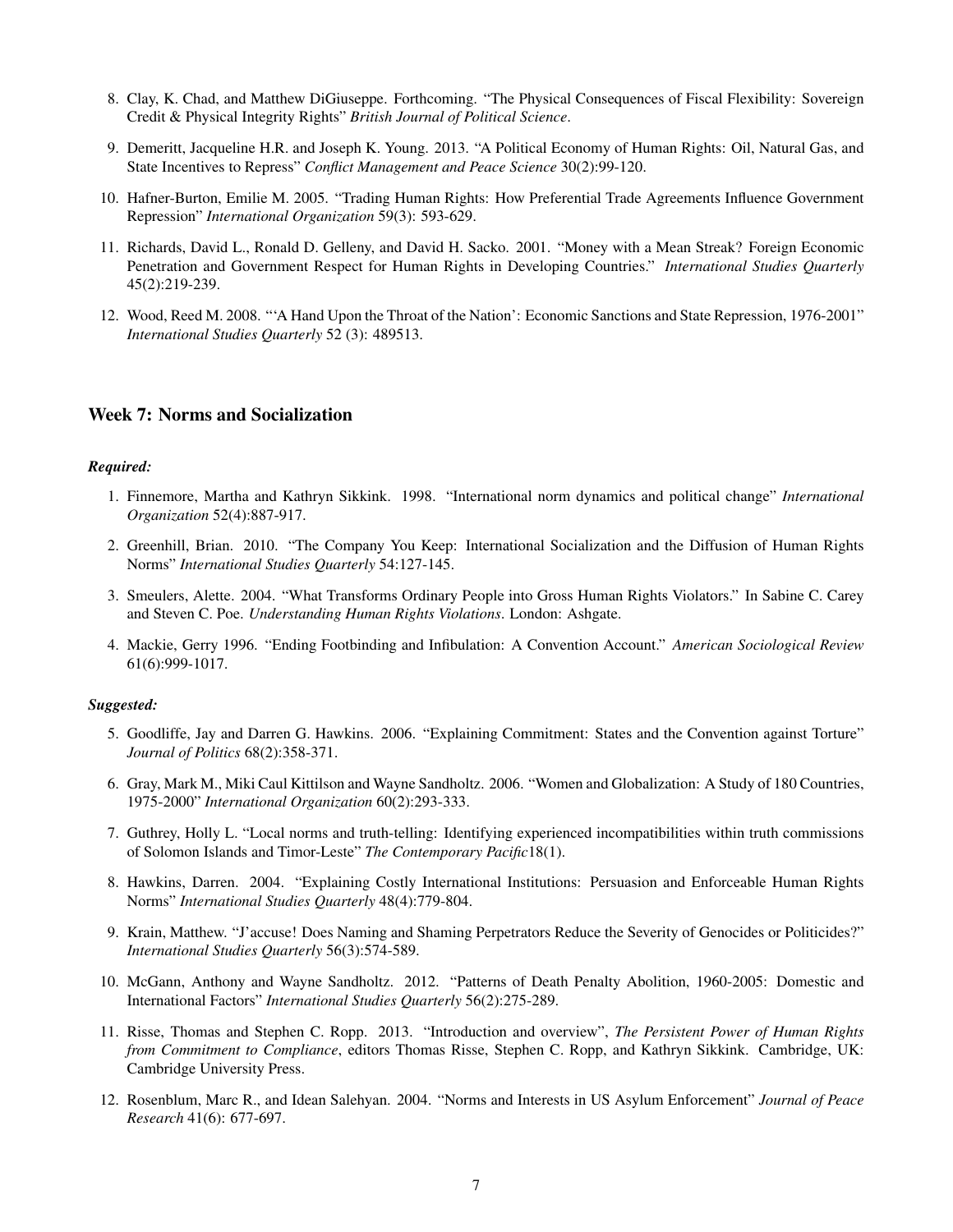13. Sandholtz, Wayne. 2008. "Dynamics of international norm change: Rules against wartime plunder" *European Journal of International Relations* 14(1):101-131.

## Week 8: Compliance part 1

## *Required:*

- 1. Chayes, Abram, and Antonia Handler Chayes. 1993. "On Compliance." *International Organization* 47(2):175-205.
- 2. Dancy, Geoff and Kathryn Sikkink. 2012. "Ratification and Human Rights Prosecutions: Toward a Transnational Theory of Treaty Compliance" *NYU Journal of International Law and Politics* 44(3):751-790.
- 3. Downs, George W., David M. Rocke, and Peter N. Barsoom. 1996. "Is the Good News about Compliance Good News about Cooperation?" *International Organization* 50(3):379-406.
- 4. Moravcsik, Andrew. 2000. "The Origins of Human Rights Regimes: Democratic Delegation in Postwar Europe" *International Organization* 54:217-252.

#### *Suggested:*

- 5. Grewal, Sharanbir and Erik Voeten. 2015. "Are New Democracies Better Human Rights Compliers?" *International Organization* (doi:10.1017/ S0020818314000435).
- 6. Hafner-Burton, Emilie, Laurence R. Helfer, and Christopher J. Fariss. 2011. "Emergency and Escape: Explaining Why States Derogate from Human Rights Treaties during National Emergencies" *International Organization* 65(4):673-707.
- 7. Hill Jr., Daniel W. 2010. "Estimating the Effects of Human Rights Treaties on State Behavior" *Journal of Politics* 72(4):1161-1174.
- 8. Hollyer, James R., and B. Peter Rosendorff. 2011. "Why Do Authoritarian Regimes Sign the Convention Against Torture? Signaling, Domestic Politics and Non-Compliance" *Quarterly Journal of Political Science* 6:275-327.
- 9. Neumayer, Eric. 2005. "Do International Human Rights Treaties Improve Respect for Human Rights?" *Journal of Conflict Resolution* 49(6):925-953.

## Week 9: Compliance part 2

- 1. Dancy, Geoff and Verónica Michel. "Human Rights Enforcement from Below: Private Actors and Prosecutorial Momentum in Latin America and Europe" *International Studies Quarterly* (doi: 10.1111/isqu.12209).
- 2. Dragu, Tiberiu and Yonatan Lupu. "How Does Human Rights Law Work? Institutions, Norms, and Focal Factors" *Comparative Political Studies*.
- 3. Lupu, Yonatan. 2013. "Best evidence: the role of information in domestic judicial enforcement of international human rights agreements" *International Organization* 67(3):469-503.
- 4. Lupu, Yonatan and Geoffrey P.R.Wallace. 2019. "Violence, Non-Violence, and the Effects of International Human Rights Law". *American Journal of Political Science* (2019).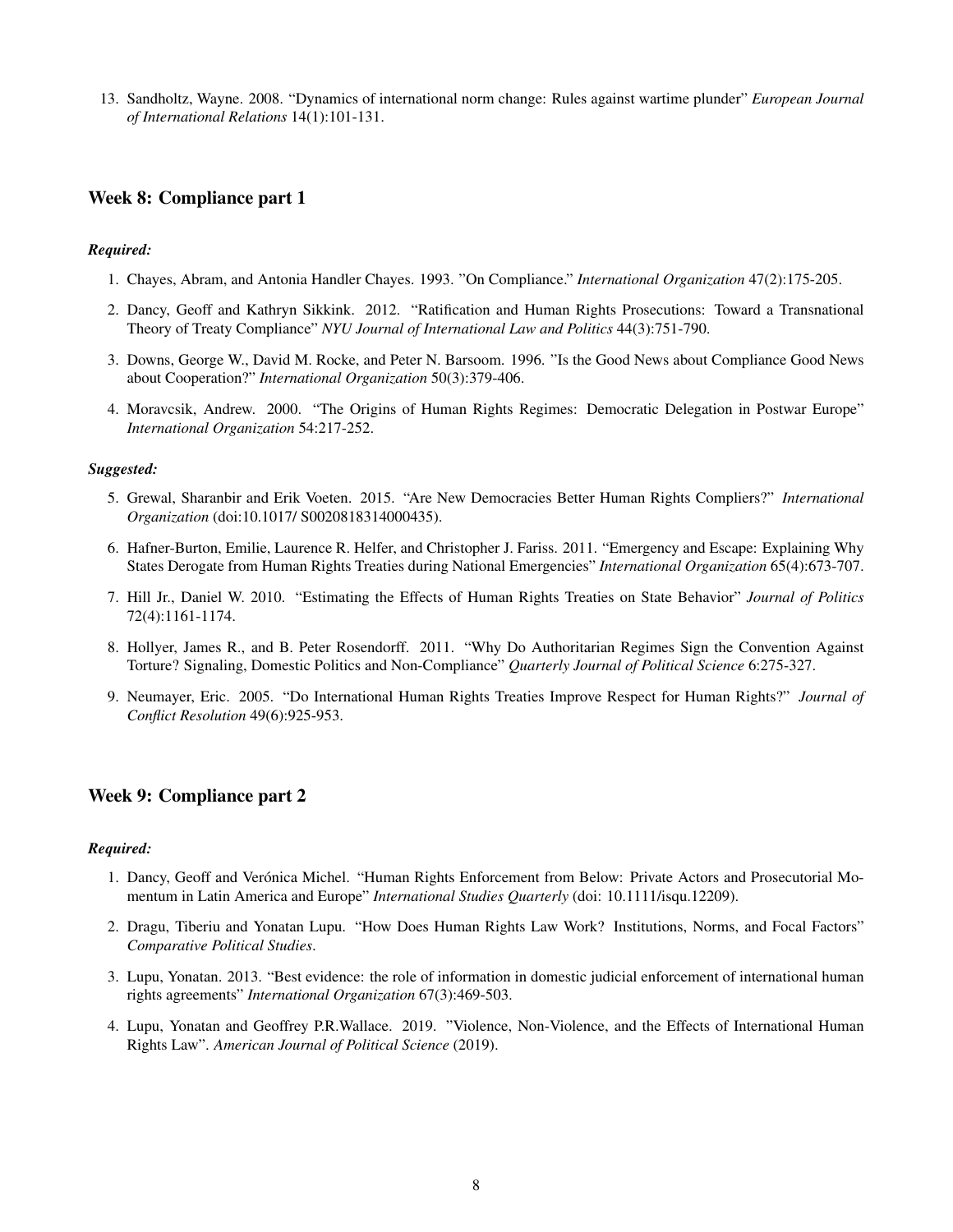- 5. Conrad, Courtenay R. and Emily Hencken Ritter. 2013. "Treaties, Tenure, and Torture: The Conflicting Domestic Effects of International Law" *Journal of Politics* 75(2):397-409.
- 6. Conrad, Courtenay R. 2014. "Divergent Incentives for Dictators Domestic Institutions and (International Promises Not to) Torture" *Journal of Conflict Resolution* 58(1):34-67.
- 7. Davenport, Christian. 1996. "Constitutional Promises and Repressive Reality: A Cross-National Time-Series Investigation of Why Political and Civil Liberties are Suppressed" *Journal of Politics* 58(3):627-654.
- 8. Dragu, Tiberiu and Mattias Polborn. 2013. The Administrative Foundation of the Rule of Law. *Journal of Politics* 75(4):1038-1050.
- 9. Greenhill, Brian and Michael Strausz. 2013. "Explaining Nonratification of the Genocide Convention: A Nested Analysis" *Foreign Policy Analysis* 10(4):371-391.
- 10. Hill, Jr, Daniel W. Forthcoming. "Avoiding Obligation: Reservations to Human Rights Treaties" *Journal of Conflict Resolution*.
- 11. Keith, Linda Camp. 1999. "The United Nations international covenant on civil and political rights: Does it make a difference in human rights behavior?" *Journal of Peace Research* 36(1):95-118.
- 12. Keith, Linda Camp. 2002. "Constitutional provisions for individual human rights (1977-1996): Are they more than mere "window dressing?"" *Political Research Quarterly* 55(1):111-143.
- 13. Keith, Linda Camp and Steven C. Poe. 2004. "Are Constitutional State of Emergency Clauses Effective?An Empirical Exploration" *Human Rights Quarterly* 26(4):1071-1097.
- 14. Kelley, Judith. 2004. "Does Domestic Politics Limit the Influence of External Actors on Domestic Politics?" *Human Rights Review* 5(3):34-54.
- 15. Linzer, Drew A and Jeffrey K Staton. 2015. "Global Measure of Judicial Independence, 1948- 2012" *Journal of Law and Courts* 3(2):223-256.
- 16. Lupu, Yonatan. 2015. "Legislative Veto Players and the Effects of International Human Rights Agreements" *American Journal of Political Science*.
- 17. Neumayer, Eric. 2013. "Do governments mean business when they derogate?: human rights violations during notified states of emergency" *The Review of International Organizations* 8(1):1-31.
- 18. Powell, Emilia Justyna and Jeffrey K. Staton. 2009. "Domestic Judicial Institutions and Human Rights Treaty Violation" *International Studies Quarterly* 53:149-174.
- 19. Rottman, Andy J., Christopher J. Fariss, and Steven C. Poe. 2009. "The Path to Asylum in the US and the Determinants for Who gets in and Why" *International Migration Review* 43(1): 3-33.
- 20. Salehyan, Idean, and Marc Rosenblum. 2008. International Relations, Domestic Politics, and Asylum Admissions in the United States. *Political Research Quarterly* 61(1):104-121.

## Week 10: Domestic Courts, Regional Courts, and International Courts

- 1. Alter, Karen J., Laurence R. Helfer, and Jacqueline R. McAllister. "A New International Human Rights Court for West Africa: The Ecowas Community Court of Justice" *American Journal of International Law* 107(4):737-779.
- 2. Helfer, Laurence R. and Erik Voeten. 2014. "International Courts as Agents of Legal Change: Evidence from LGBT Rights in Europe" *International Organization* 68(1):77-110.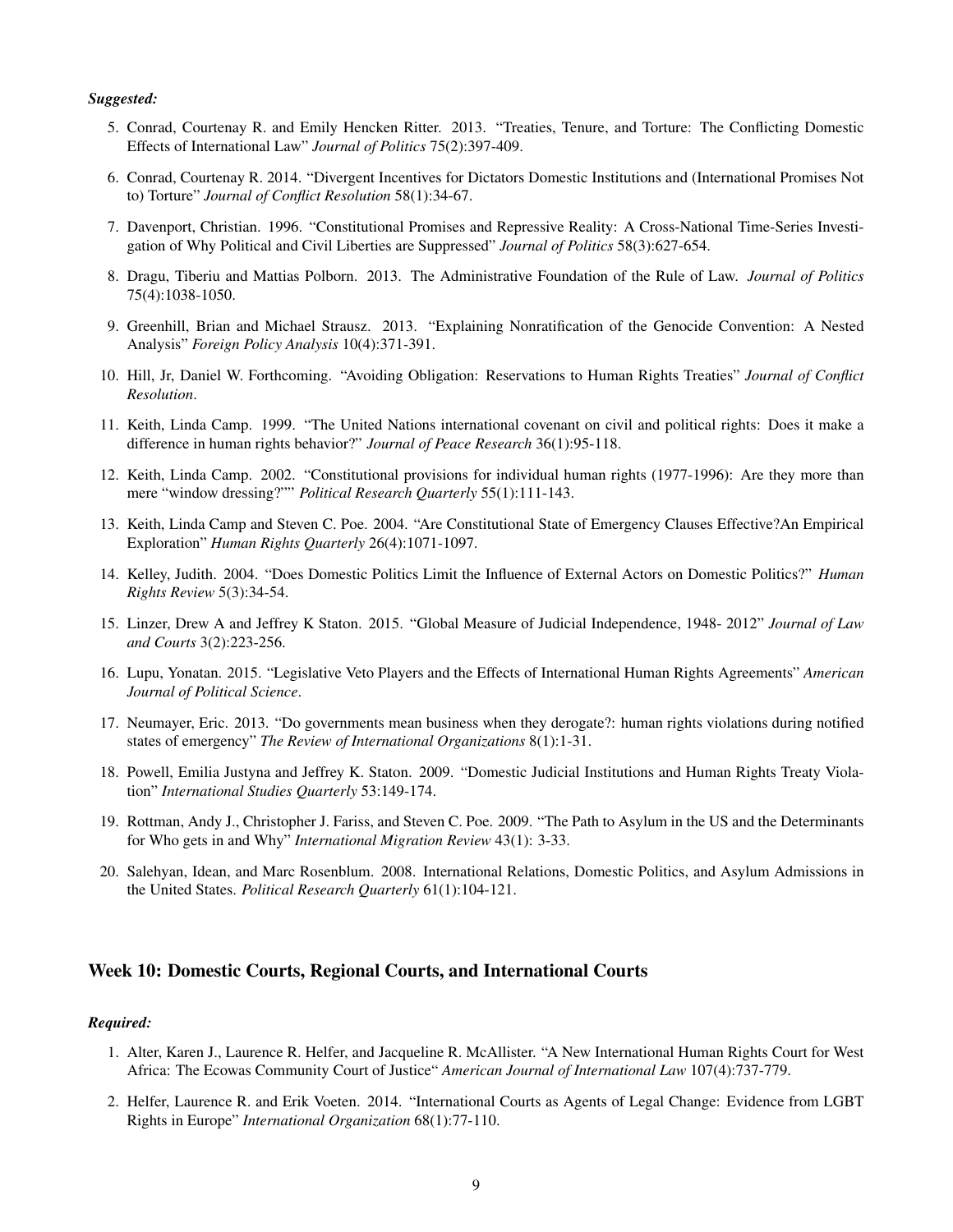- 3. Lupu, Yonatan, Pierre-Hugues Verdier and Mila Versteeg. 2019. "The Strength of Weak Review: National Courts, Interpretive Canons, and Human Rights Treaties". *International Studies Quarterly* (2019).
- 4. Milli Lake 2014. "Organizing Hypocrisy: External Actors and Building Rule of Law in Fragile States" *International Studies Quarterly* 58(3):515-526.

- 5. Dancy, Geoff. 2018. "Deals with the Devil? Conflict Amnesties, Civil War, and Sustainable Peace" *International Organization* 72(2):387-342.
- 6. Escriba-Folch, Abel and Joseph Wright. 2015. "Human Rights Prosecutions and Autocratic Survival" ` *International Organization*.
- 7. Gibson, James L., Jeffrey Sonis, and Sokhom Hean. 2010. "Cambodians' Support for the Rule of Law on the Eve of the Khmer Rouge Trials" *International Journal of Transitional Justice* 4(3):377-339.
- 8. Jo, Hyeran and Beth A. Simmons. "Can the International Criminal Court Deter Atrocity?" [http://ssrn.com/abstract=](http://ssrn.com/abstract=2552820) [2552820](http://ssrn.com/abstract=2552820).
- 9. Lupu, Yonatan and Erik Voeten. 2012. "Precedent in International Courts: A Network Analysis of Case Citations by the European Court of Human Rights" *British Journal of Political Science* 42:413-439.
- 10. Keith, Linda Camp, C. Neal Tate and Steven C. Poe. 2009. "Is The Law A Mere Parchment Barrier To Human Rights Abuse?" *Journal of Politics* 71(1):644-660.
- 11. King, Kimi, James Meernik, and Geoff Dancy. 2005. "Judicial Decision Making and International Tribunals: Assessing the Impact of Individual, National and International Factors" *Social Science Quarterly* 86(3): 683-703.
- 12. Meernik, James D. 2003. "Victor's Justice or the Law: Judging and Punishing at the International Criminal Tribunal for the Former Yugoslavia" *Journal of Conflict Resolution* 47(2):140-162.
- 13. Meernik, James D. 2004. "Reaching Inside the State: International Law and Superior Liability" *International Studies Perspectives* 5:356-377.
- 14. Meernik, James D. 2014. "Explaining public opinion on international criminal justice" *European Political Science Review* (dx.doi.org/10.1017/S1755773914000332).
- 15. Meernik, James and Rosa Aloisi. 2008. "Is Justice Delayed at the International Criminal Tribunals" *Judicature* 91(6):276-287.
- 16. Sandholtz, Wayne. 2012. "Treaties, Constitutions, Courts, and Human Rights" *Journal of Human Rights* 11(1):17-32.
- 17. Snyder, Jack and Leslie Vinjamuri. 2003/4. "Trials and Errors: Principle and Pragmatism in Strategies of International Justice" *International Security* 28(3):5-44.

## Week 11: Human Rights Activism and Humanism part 1

- 1. Bob, Clifford. 2007. "'Dalit Rights are Human Rights": Caste Discrimination, International Activism, and the Construction of a New Human Rights Issue" *Human Rights Quarterly* 29(1):167-193.
- 2. Dancy, Geoff. 2016. "Human rights pragmatism: Belief, inquiry, and action" *European Journal of International Relations* 22(3):512-535.
- 3. Hendrix, Cullen S. and Wendy H. Wong. 2014. "Knowing your audience: How the structure of international relations and organizational choices affect amnesty international's advocacy" *The Review of International Organizations* 9(1):29- 58.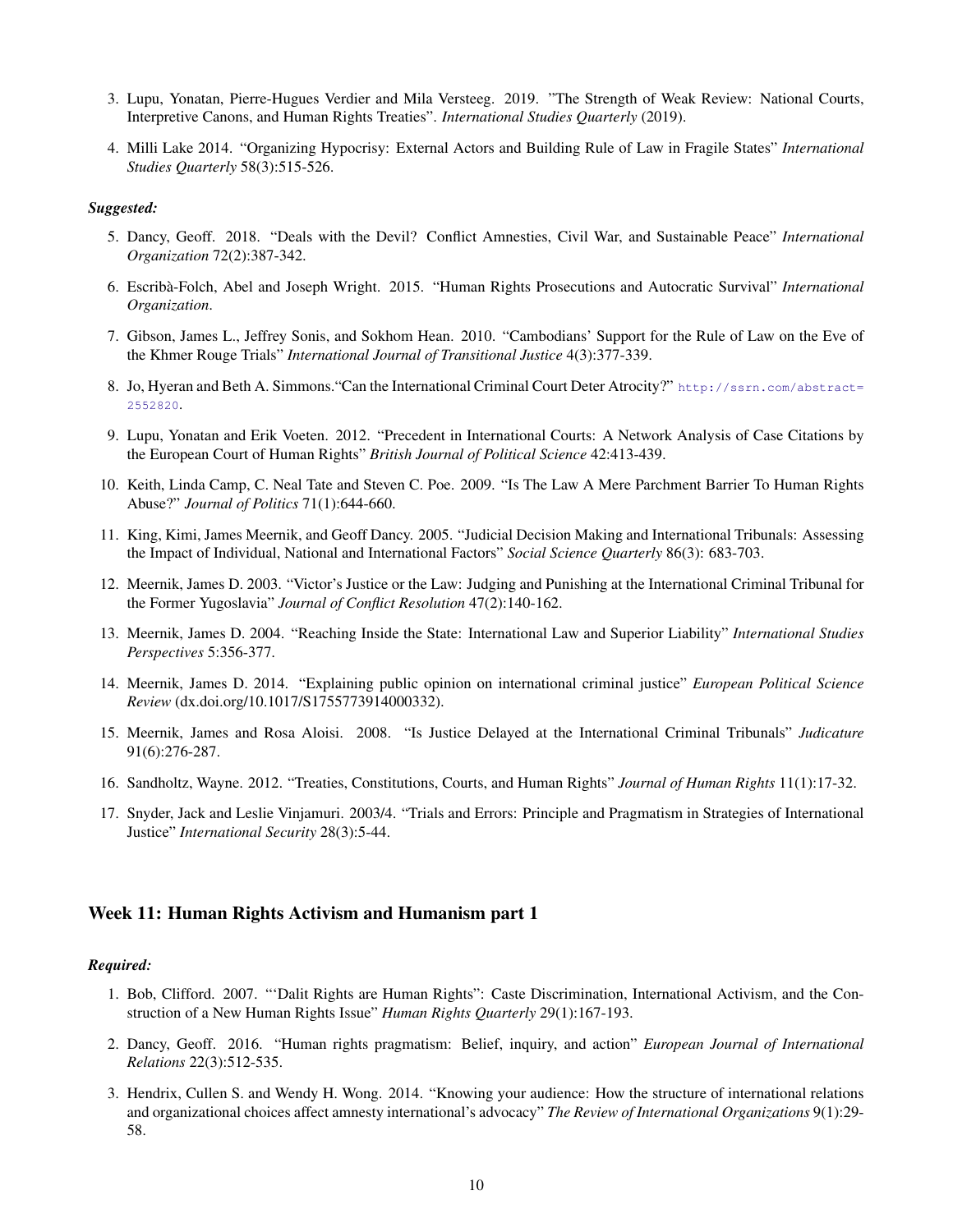- 4. Bosco, Fernando J. 2006. "The Madres de Plaza de Mayo and Three Decades of Human Rights' Activism: Embeddedness, Emotions, and Social Movements" *Annals of the Association of American Geographers* 96(2):342-365.
- 5. Ron, James, Howard Ramos, and Kathleen Rodgers. 2005. "Transnational Information Politics: NGO Human Rights Reporting, 19862000" *International Studies Quarterly* 49(3):557-587.

## Week 12: Human Rights Activism and Humanism part 2

#### *Required:*

- 1. Adhikhari, Prakash, Wendy L. Hansen, and Kathy L. Powers. 2012. "The Demand for Reparations: Determinants of Transitional Justice in the Aftermath of the Nepali Civil War" *Journal of Conflict Resolution* 56(2)183-205.
- 2. Michel, Veraónica and Kathryn Sikkink. 2013. "Human Rights Prosecutions and the Participation Rights of Victims in Latin America" *Law & Society Review* 47(4):873-907.
- 3. Snyder, Sarah B. 2012."Exporting Amnesty International to the United States: Transatlantic Human Rights Activism in the 1960s" *Human Rights Quarterly* 34(3):779-799.

#### *Suggested:*

- 4. Arat, Zehra F. Kabasakal. 2006. "Forging a Global Culture of Human Rights: Origins and Prospects of the International Bill of Rights." *Human Rights Quarterly* 28(2):416-37.
- 5. Krain, Matthew, and Anne M. Nurse. 2004. "Teaching Human Rights through Service Learning." *Human Rights Quarterly* 26(1)189-207.

## Week 13: Rights under the Surveillance State

#### *Required:*

1. Pierskalla, Jan Henryk and Florian Hollenbach. 2013. "Technology and Collective Action: The Effect of Cell Phone Coverage on Political Violence in Africa" *American Political Science Review* 107(2):207-224.

## *Suggested:*

2. Davenport, Christian and Sarah Soule, and David A. Armstrong. 2011. "Protesting While Black? The Differential Policing of American Activism, 1960 to 1990" *American Sociological Review* 76(1):152-176.

## Week 14: Designing studies of human rights

- 1. Bracic, Ana. "EU Accession, Membership and Human Rights: Discrimination Against the Roma in Slovenia and Croatia" *American Political Science Review*.
- 2. Davenport, Christian and Patrick Ball. 2002. "Views to a Kill Exploring the Implications of Source Selection in the Case of Guatemalan State Terror, 1977-1995" *Journal of Conflict Resolution* 46(3):427-450.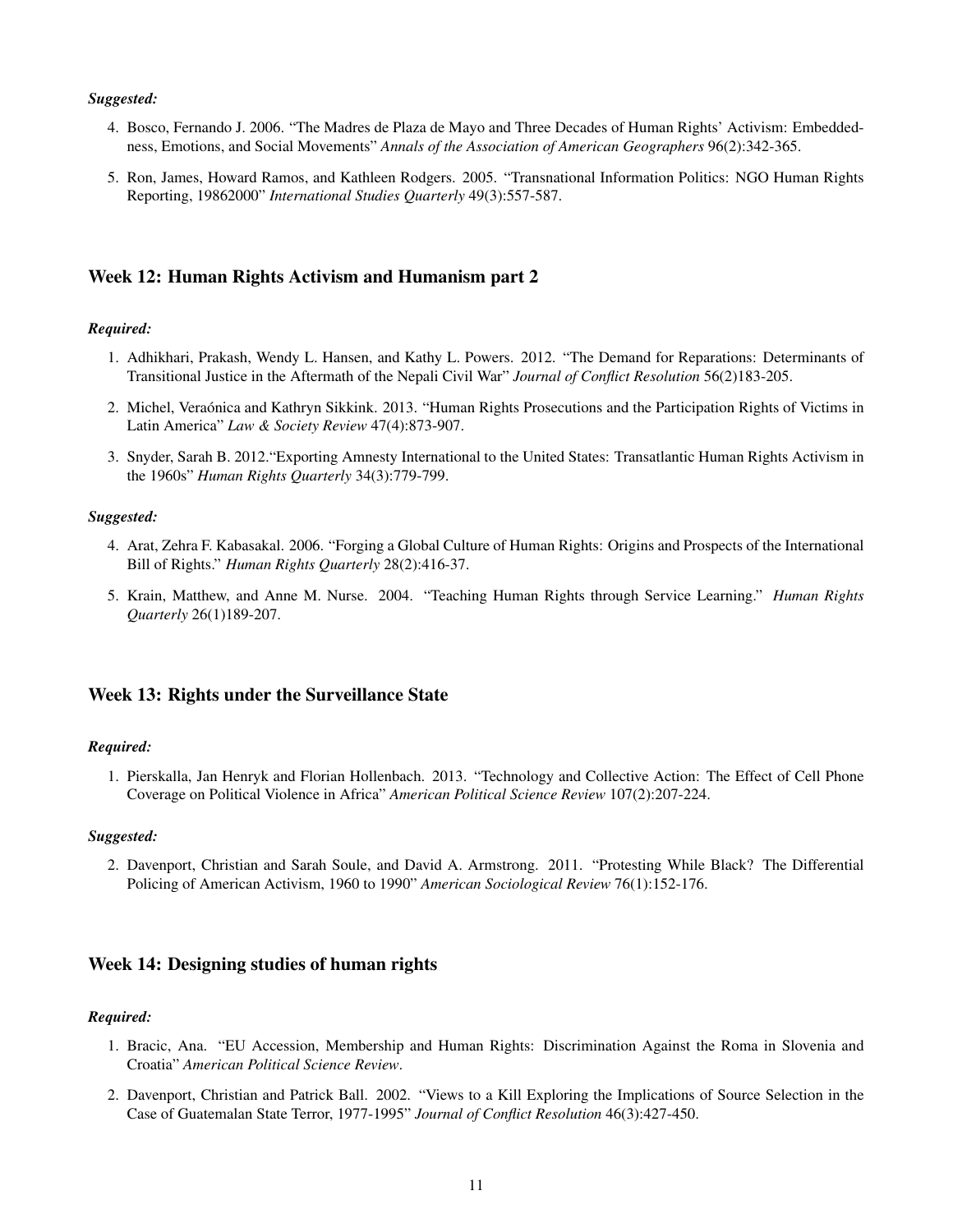- 3. McEntire, Kyla Jo, and Michele Leiby, and Matthew Krain. 2015. "Human Rights Organizations as Agents of Change: An Experimental Examination of Framing and Micromobilization" *American Political Science Review* 109(3):407-426.
- 4. Hill Jr., Daniel W., and Zachary M. Jones. 2014. "An Empirical Evaluation of Explanations for State Repression" *American Political Science Review* 108(3):661-687.

- 5. Goldsmith, Benjamin E., Charles R. Butcher, Dimitri Semenovich, and Arcot Sowmya "Forecasting the onset of genocide and politicide: Annual out-of-sample forecasts on a global dataset, 1988-2003' *Journal of Peace Research* 50(4):437-452.
- 6. Gohdes, Anita and Megan Price. 2013. "First Things First: Assessing Data Quality before Model Quality" *Journal of Conflict Resolution* 57(6):1090-1108.
- 7. Price, Megan, Anita Gohdes, and Patrick Ball. 2015. "Documents of war: Understanding the Syrian conflict" *Significance* 12(2): 14-19.

# Week 15: New Human Rights Data Initiatives

## *Required:*

- 1. Elliott, Michael A. "The institutional expansion of human rights, 1863-2003: A comprehensive dataset of international instruments" *Journal of Peace Research* 48(4):537-546.
- 2. Fariss, Christopher J., Zachary M. Jones, Fridolin Linder, Charles Crabtree, Megan A. Biek, Ana-Sophia M. Ross, Taranamol Kaur, and Michael Tsai. "Human Rights Texts: Converting Human Rights Primary Source Documents into Data" *Working Paper*.
- 3. Murdie, Amanda and Dursun Peksen. Forthcoming. "Women and Contentious Politics: A Global Event-Data Approach to Understanding Women-s Protest" *Political Research Quarterly*.
- 4. Sullivan, Christopher M., Cyanne Loyle and Christian Davenport. 2014. "The Northern Ireland Research Initiative: Data on the Troubles 1968-1998" *Conflict Management and Peace Science* 31(1): 94-106.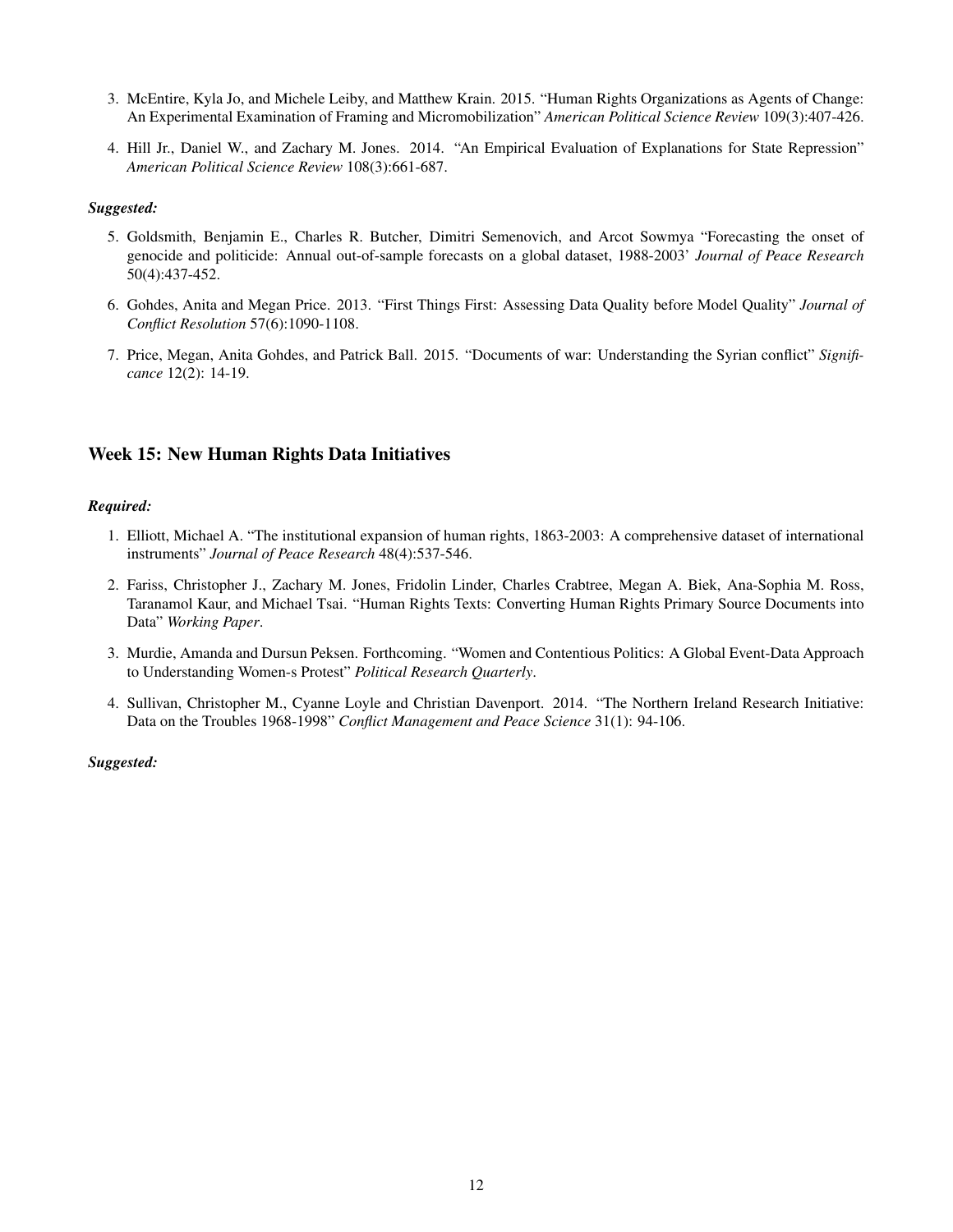# Additional Course Information

# Student Mental Health and Wellbeing

University of Michigan is committed to advancing the mental health and wellbeing of its students. If you or someone you know is feeling overwhelmed, depressed, and/or in need of support, services are available.

For help, contact Counseling and Psychological Services (CAPS) at (734) 764-8312 and https://caps.umich.edu/ during and after hours, on weekends and holidays, or through its counselors physically located in schools on both North and Central Campus.

You may also consult University Health Service (UHS) at (734) 764-8320 and https://www.uhs.umich.edu/mentalhealthsvcs, or for alcohol or drug concerns, see www.uhs.umich.edu/aodresources.

For a listing of other mental health resources available on and off campus, visit: http://umich.edu/ mhealth/.

# Accommodations for Students with Disabilities

If you think you need an accommodation for a disability, please let me know at your earliest convenience. Some aspects of this course, the assignments, the in-class activities, and the way the course is usually taught may be modified to facilitate your participation and progress. As soon as you make me aware of your needs, we can work with the Services for Students with Disabilities (SSD) office to help us determine appropriate academic accommodations. SSD (734-763-3000; http://ssd.umich.edu) typically recommends accommodations through a Verified Individualized Services and Accommodations (VISA) form. Any information you provide is private and confidential and will be treated as such.

# Religious and Academic Conflicts

Although the University of Michigan, as an institution, does not observe religious holidays, it has long been the University's policy that every reasonable effort should be made to help students avoid negative academic consequences when their religious obligations conflict with academic requirements. Absence from classes or examinations for religious reasons does not relieve students from responsibility for any part of the course work required during the period of absence. Students who expect to miss classes, examinations, or other assignments as a consequence of their religious observance shall be provided with a reasonable alternative opportunity to complete such academic responsibilities.

It is the obligation of students to provide faculty with reasonable notice of the dates of religious holidays on which they will be absent. Such notice must be given by the drop/add deadline of the given term. Students who are absent on days of examinations or class assignments shall be offered an opportunity to make up the work, without penalty, unless it can be demonstrated that a make-up opportunity would interfere unreasonably with the delivery of the course. Should disagreement arise over any aspect of this policy, the parties involved should contact the Director of Undergraduate Studies/Director of Graduate Studies. Final appeals will be resolved by the Provost.

# Students Representing the University of Michigan

There may be instances when students must miss class due to their commitment to officially represent the University. These students may be involved in the performing arts, scientific or artistic endeavors, or intercollegiate athletics. Absence from classes while representing the University does not relieve students from responsibility for any part of the course missed during the period of absence. Students should provide reasonable notice for dates of anticipated absences and submit an individualized class excuse form.

# Academic Integrity

The LSA undergraduate academic community, like all communities, functions best when its members treat one another with honesty, fairness, respect, and trust. The College holds all members of its community to high standards of scholarship and integrity. To accomplish its mission of providing an optimal educational environment and developing leaders of society, the College promotes the assumption of personal responsibility and integrity and prohibits all forms of academic dishonesty and